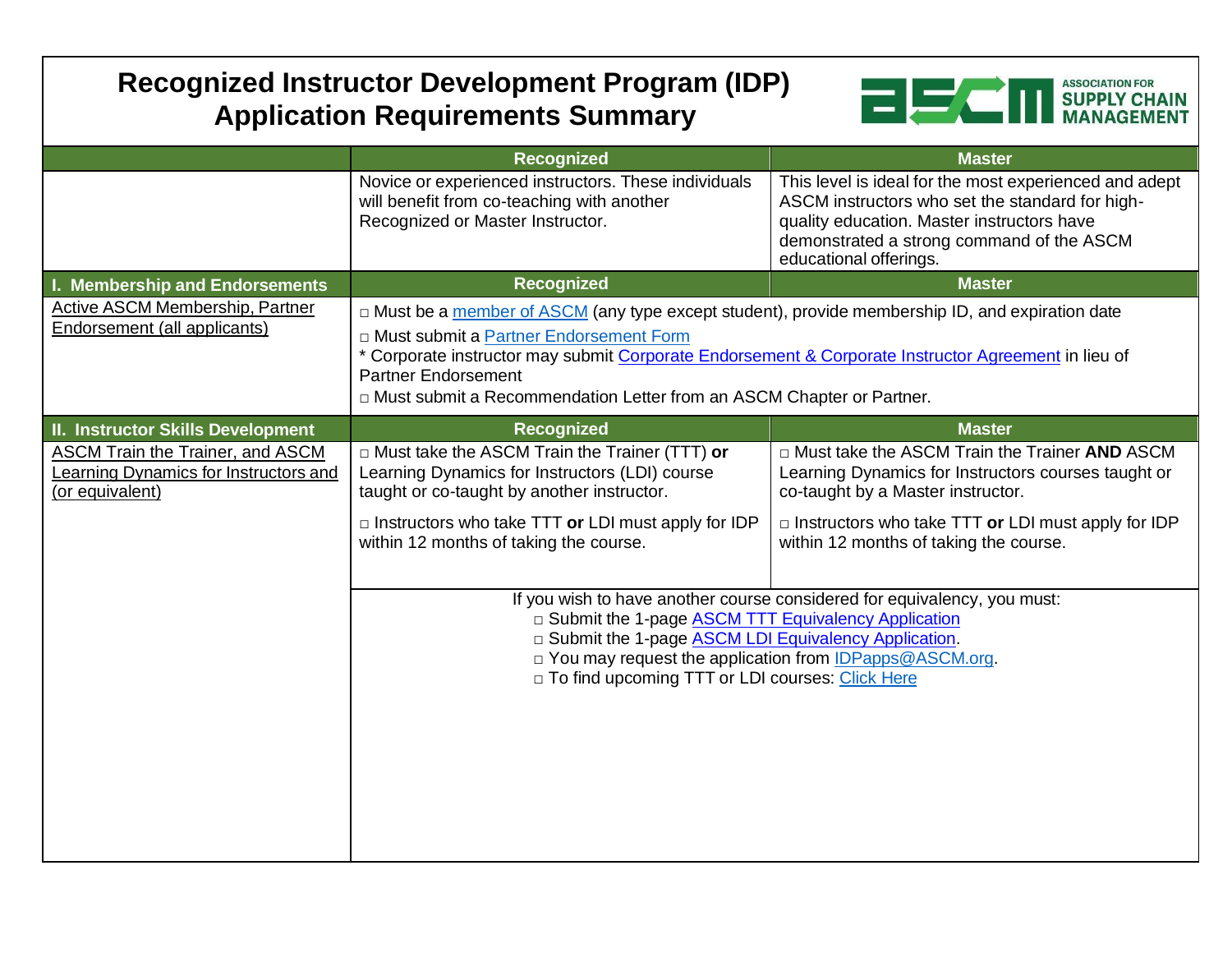| <b>III. Practical Instructional</b><br><b>Experience</b>                                                                                                                                                                                                                                                                                                                      | <b>Recognized</b>                                                                                                                                                                                                 | <b>Master</b>                                                                                                                                                                                                                                                                                              |
|-------------------------------------------------------------------------------------------------------------------------------------------------------------------------------------------------------------------------------------------------------------------------------------------------------------------------------------------------------------------------------|-------------------------------------------------------------------------------------------------------------------------------------------------------------------------------------------------------------------|------------------------------------------------------------------------------------------------------------------------------------------------------------------------------------------------------------------------------------------------------------------------------------------------------------|
| Stand & Deliver Skills Hours -<br>Minimum classroom "Face Time"<br>hours in front of any class (not<br>presentation). Face Time includes:<br>live, synchronous online, and<br>asynchronous delivery of courses<br>(virtually and/or in-person).<br>Maximum allowable asynchronous<br>hours: 40, calculated as 4 hours per<br>student over 10-week course with 10<br>students. | □ Observation hours                                                                                                                                                                                               | □ A total of 300 hours instructional experience over<br>the last five years. The 300 hours may be in any<br>ASCM program or include non-ASCM courses if they<br>are Operations and Supply Chain Management<br>related.                                                                                     |
| <b>IV. ASCM Body of Knowledge</b><br>recognition area                                                                                                                                                                                                                                                                                                                         | <b>Recognized</b>                                                                                                                                                                                                 | <b>Master</b>                                                                                                                                                                                                                                                                                              |
| <b>Certified Production and Inventory</b><br><b>Management (CPIM),</b><br><b>Certified Supply Chain Professions</b><br>(CSCP),<br><b>Certified Logistics, Transportation,</b><br><b>Distribution (CLTD),</b><br><b>Foundations/Principles/Certificate</b><br><b>Products</b>                                                                                                  | D Must have current Certification the program you'd<br>like to teach.<br>□ If you have a certification in CPIM, CSCP, and/or<br>CLTD, you may also teach Foundations, Principles,<br>and/or Certificate Products. | □ Must have current Certification the program you'd<br>like to teach.<br>$\Box$ If you have a certification in CPIM, CSCP, and/or<br>CLTD, you may also teach Foundations, Principles,<br>and/or Certificate Products.<br>$\Box$ 300 hours (as instructor); a minimum of 200 hours<br>must be ASCM courses |
| <b>Supply Chain Operations</b><br><b>Reference Program (SCOR-P)</b>                                                                                                                                                                                                                                                                                                           | □ Must have current SCOR endorsement.                                                                                                                                                                             | □ Must have a current SCOR endorsement<br>$\Box$ 300 hours (as instructor); a minimum of 200 hours<br>must be as a SCOR instructor.                                                                                                                                                                        |
| <b>Instructor Training</b><br><b>ASCM Train the Trainer (TTT),</b><br><b>ASCM Learning Dynamics for</b><br><b>Instructors (LDI)</b>                                                                                                                                                                                                                                           | $\Box$ Instructor Training recognition.                                                                                                                                                                           | $\Box$ Instructor Training recognition<br>$\Box$ Co-teach TTT two times and LDI two times with a<br>Master instructor in the last five years                                                                                                                                                               |
| <b>ASCM Applied Instructor Skills</b><br>(AIS)                                                                                                                                                                                                                                                                                                                                | $\Box$ N/A                                                                                                                                                                                                        | □ Must take the ASCM Applied Instructor Skills course<br>taught or co-taught by a AIS Master Instructor.<br>□ IDP recognition in Master Instructor Training (see<br>Master Instructor Training above).<br>□ Co-teach AIS two times with a Master AIS Instructor<br>in the last five years.                 |